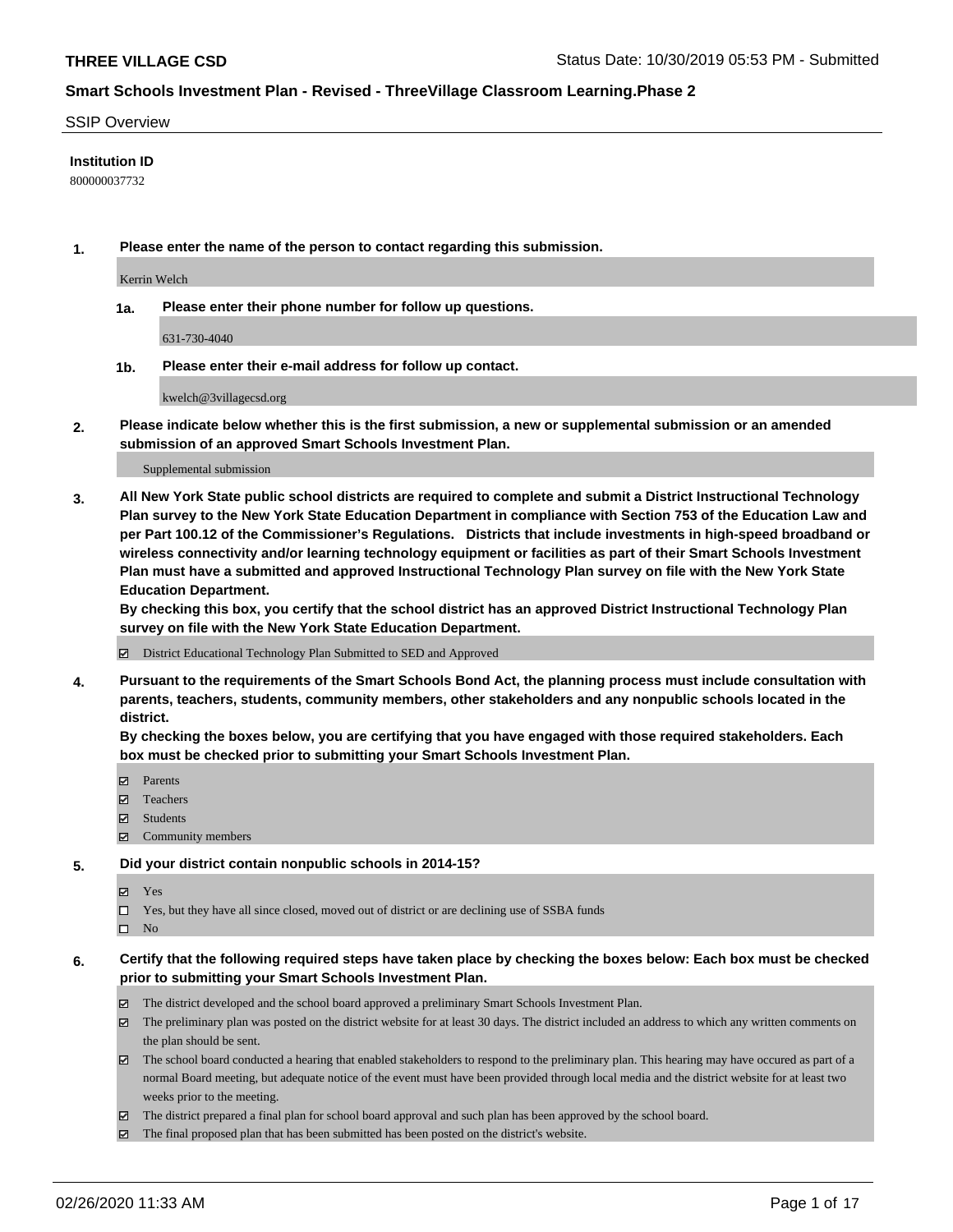SSIP Overview

**6a. Please upload the proposed Smart Schools Investment Plan (SSIP) that was posted on the district's website, along with any supporting materials. Note that this should be different than your recently submitted Educational Technology Survey. The Final SSIP, as approved by the School Board, should also be posted on the website and remain there during the course of the projects contained therein.**

Smart Schools Phase 2.Oct2019.pdf

**6b. Enter the webpage address where the final Smart Schools Investment Plan is posted. The Plan should remain posted for the life of the included projects.**

http://www.threevillagecsd.org/Assets/Instructional\_Technology/Smart\_Schools\_Phase\_2Oct2019.pdf?t=637069188181400000

**7. Please enter an estimate of the total number of students and staff that will benefit from this Smart Schools Investment Plan based on the cumulative projects submitted to date.**

2,337

**8. An LEA/School District may partner with one or more other LEA/School Districts to form a consortium to pool Smart Schools Bond Act funds for a project that meets all other Smart School Bond Act requirements. Each school district participating in the consortium will need to file an approved Smart Schools Investment Plan for the project and submit a signed Memorandum of Understanding that sets forth the details of the consortium including the roles of each respective district.**

 $\Box$  The district plans to participate in a consortium to partner with other school district(s) to implement a Smart Schools project.

### **9. Please enter the name and 6-digit SED Code for each LEA/School District participating in the Consortium.**

| <sup>1</sup> Partner LEA/District | <b>ISED BEDS Code</b> |
|-----------------------------------|-----------------------|
| (No Response)                     | (No Response)         |

## **10. Please upload a signed Memorandum of Understanding with all of the participating Consortium partners.**

(No Response)

## **11. Your district's Smart Schools Bond Act Allocation is:**

\$3,395,850

#### **12. Final 2014-15 BEDS Enrollment to calculate Nonpublic Sharing Requirement**

|            | Public Enrollment | Nonpublic Enrollment | Total Enrollment | l Nonpublic Percentage |
|------------|-------------------|----------------------|------------------|------------------------|
| Enrollment | .719<br>υ, ι      | 576                  | .295.00          | .90 <sub>2</sub>       |

**13. This table compares each category budget total, as entered in that category's page, to the total expenditures listed in the category's expenditure table. Any discrepancies between the two must be resolved before submission.**

|                                          | Sub-Allocations | <b>Expenditure Totals</b> | <b>Difference</b> |
|------------------------------------------|-----------------|---------------------------|-------------------|
| <b>School Connectivity</b>               | 68,000.00       | 68,000.00                 | 0.00              |
| Connectivity Projects for<br>Communities | 0.00            | 0.00                      | 0.00              |
| Classroom Technology                     | 949,150.00      | 949,150.00                | 0.00              |
| Pre-Kindergarten Classrooms              | 0.00            | 0.00                      | 0.00              |
| Replace Transportable<br>Classrooms      | 0.00            | 0.00                      | 0.00              |
| <b>High-Tech Security Features</b>       | 0.00            | 0.00                      | 0.00              |
| Nonpublic Loan                           | 73,418.88       | 73,418.88                 | $-0.00$           |
| Totals:                                  |                 |                           |                   |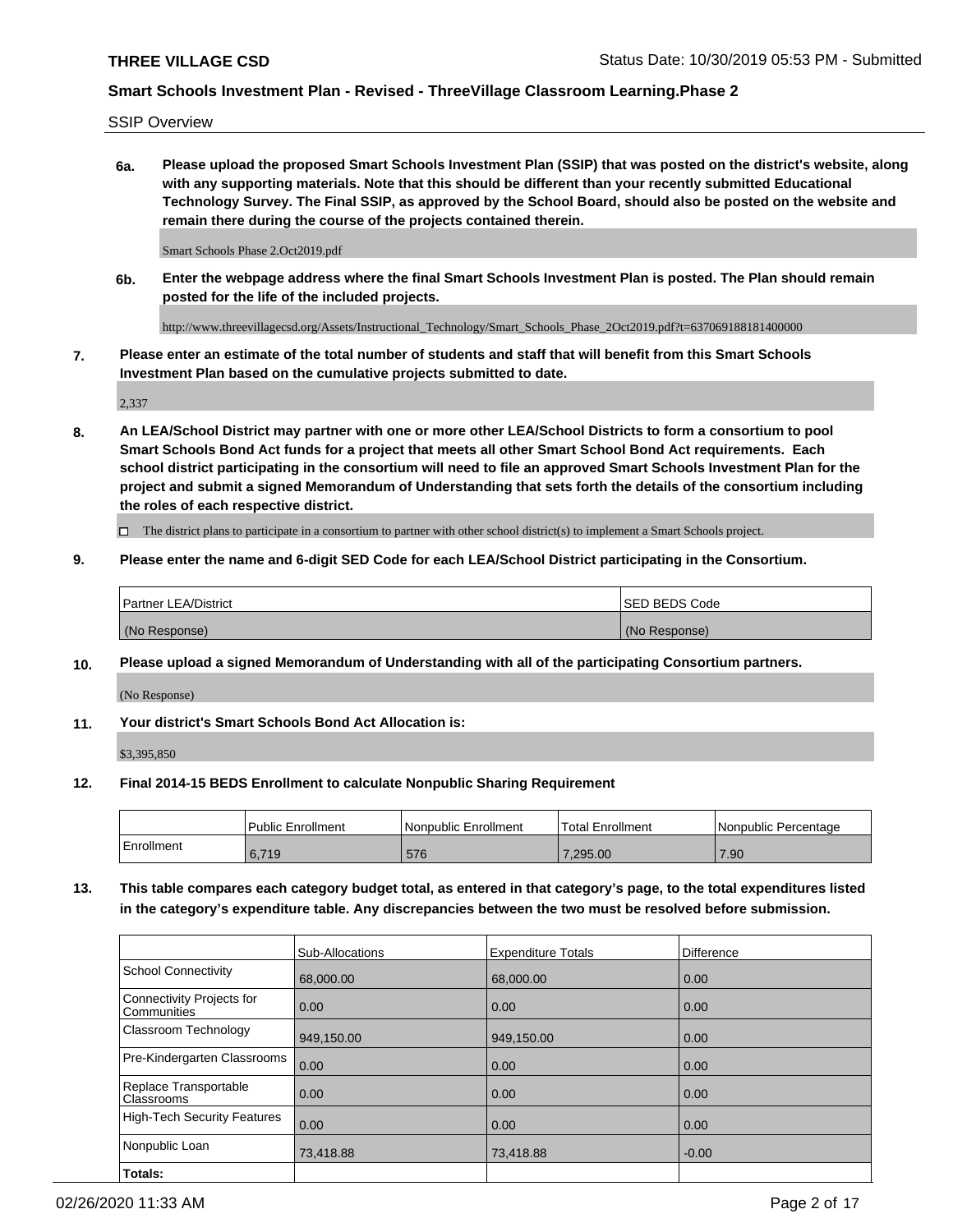SSIP Overview

| Sub-Allocations | Expenditure Totals | <b>Difference</b> |
|-----------------|--------------------|-------------------|
| .090.569        | 1.090.569          |                   |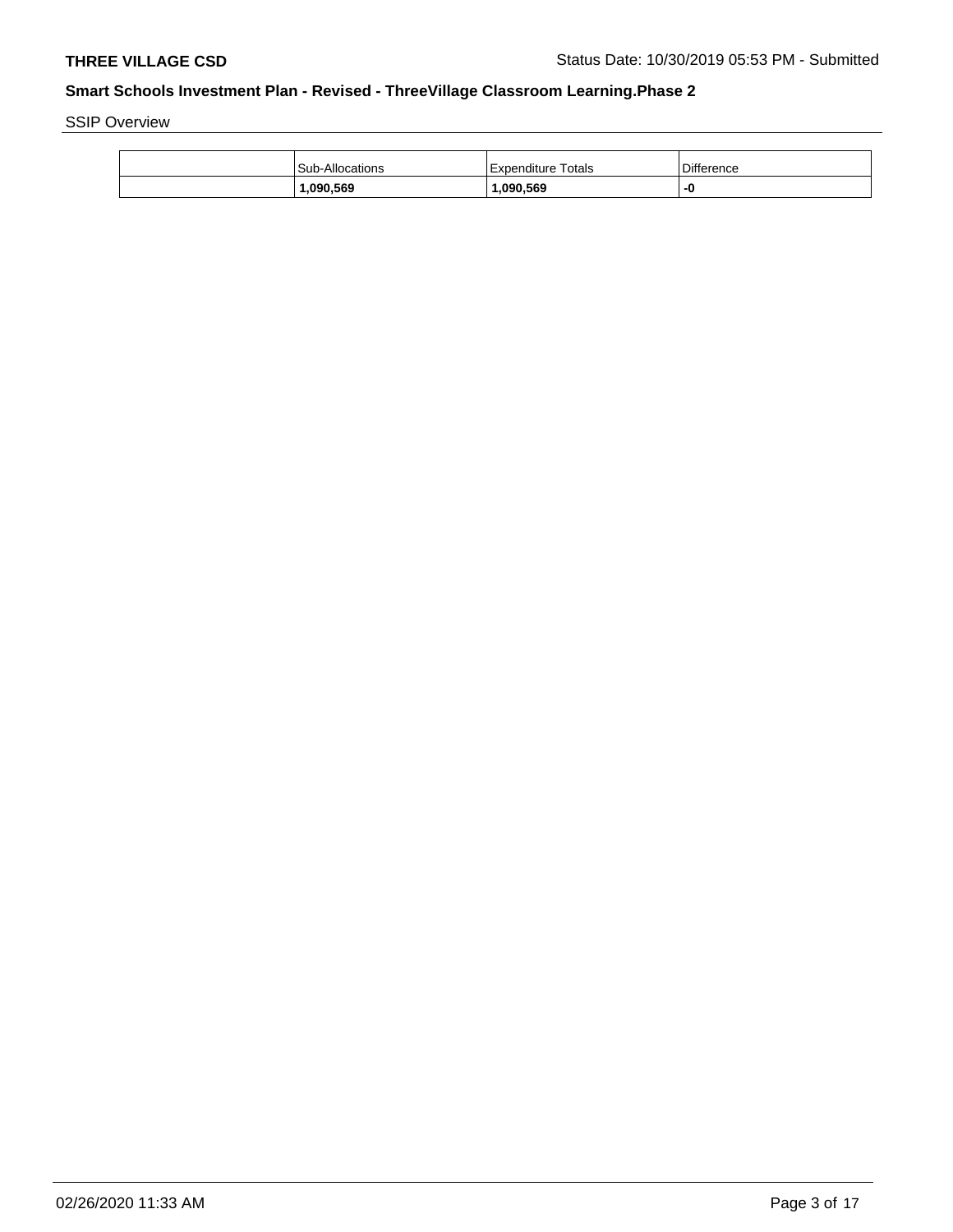School Connectivity

- **1. In order for students and faculty to receive the maximum benefit from the technology made available under the Smart Schools Bond Act, their school buildings must possess sufficient connectivity infrastructure to ensure that devices can be used during the school day. Smart Schools Investment Plans must demonstrate that:**
	- **• sufficient infrastructure that meets the Federal Communications Commission's 100 Mbps per 1,000 students standard currently exists in the buildings where new devices will be deployed, or**
	- **• is a planned use of a portion of Smart Schools Bond Act funds, or**
	- **• is under development through another funding source.**

**Smart Schools Bond Act funds used for technology infrastructure or classroom technology investments must increase the number of school buildings that meet or exceed the minimum speed standard of 100 Mbps per 1,000 students and staff within 12 months. This standard may be met on either a contracted 24/7 firm service or a "burstable" capability. If the standard is met under the burstable criteria, it must be:**

**1. Specifically codified in a service contract with a provider, and**

**2. Guaranteed to be available to all students and devices as needed, particularly during periods of high demand, such as computer-based testing (CBT) periods.**

**Please describe how your district already meets or is planning to meet this standard within 12 months of plan submission.**

Currently, our district provides a dedicated 1 GB internet connection to it's schools. This connection exceeds the minimum requirement stated above.

**1a. If a district believes that it will be impossible to meet this standard within 12 months, it may apply for a waiver of this requirement, as described on the Smart Schools website. The waiver must be filed and approved by SED prior to submitting this survey.**

 $\Box$  By checking this box, you are certifying that the school district has an approved waiver of this requirement on file with the New York State Education Department.

**2. Connectivity Speed Calculator (Required). If the district currently meets the required speed, enter "Currently Met" in the last box: Expected Date When Required Speed Will be Met.**

|                  | l Number of<br>Students | Required Speed<br>l in Mbps | Current Speed in<br><b>Mbps</b> | Expected Speed<br>to be Attained | <b>Expected Date</b><br>When Reauired |
|------------------|-------------------------|-----------------------------|---------------------------------|----------------------------------|---------------------------------------|
|                  |                         |                             |                                 |                                  | Within 12 Months ISpeed Will be Met   |
| Calculated Speed | 6.466                   | 646.60                      | 1000                            | 1000                             | <b>Currently Met</b>                  |

## **3. Describe how you intend to use Smart Schools Bond Act funds for high-speed broadband and/or wireless connectivity projects in school buildings.**

In this portion of the Smart Schools Bond Act our district is seeking funding to install new, wall-mounted interactive flat panels in 136 classrooms in our district. Our teachers will be able to access these display devices wirelessly via a district issued Chromebook. In addition, students using a Chromebook will also have the ability to project to the board wirelessly to show their work and projects. The current projectors in classrooms are not interactive and are approximately 10+ years old, nor do they connect to wireless devices.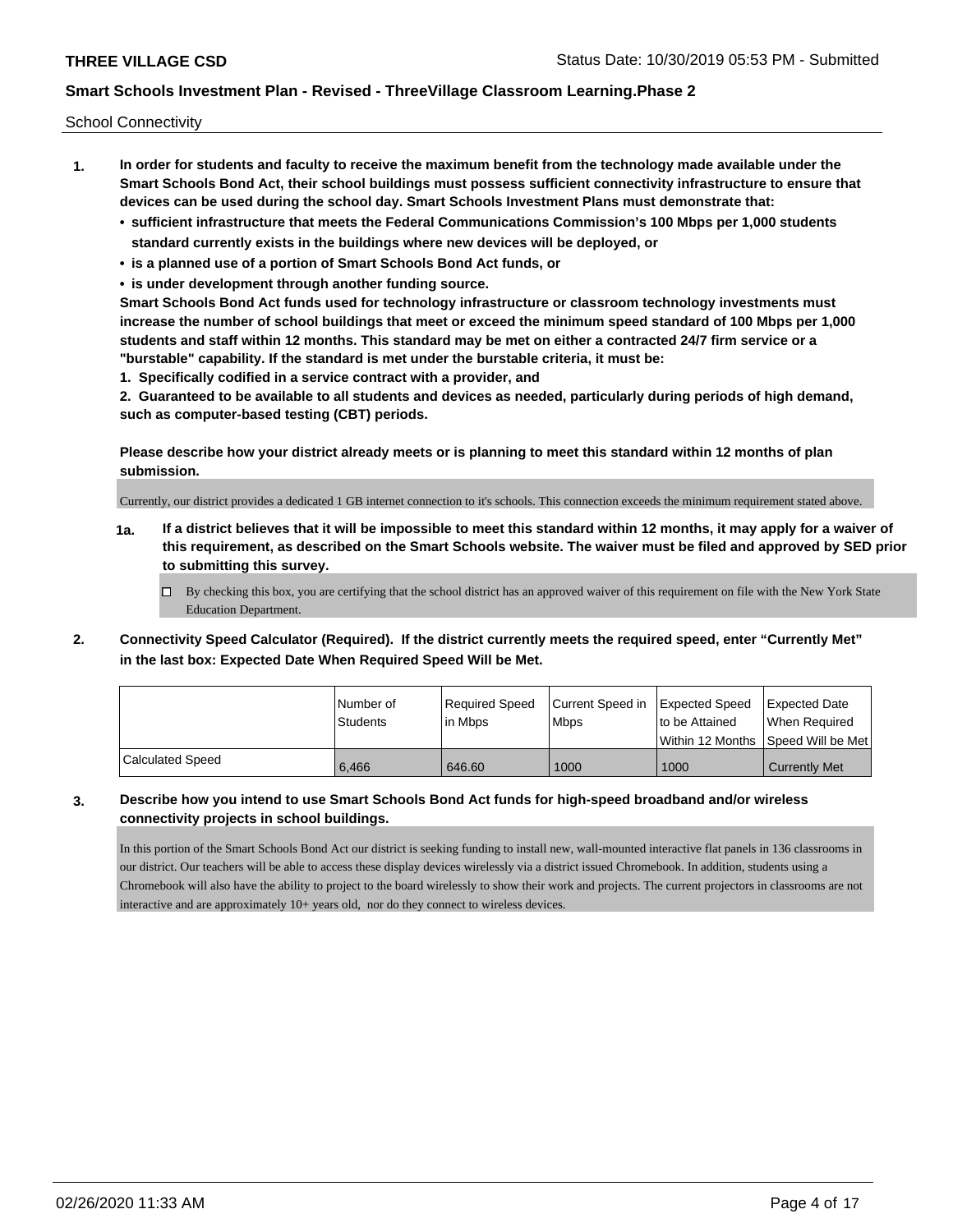School Connectivity

**4. Describe the linkage between the district's District Instructional Technology Plan and how the proposed projects will improve teaching and learning. (There should be a link between your response to this question and your responses to Question 1 in Section IV - NYSED Initiatives Alignment: "Explain how the district use of instructional technology will serve as a part of a comprehensive and sustained effort to support rigorous academic standards attainment and performance improvement for students."** 

## **Your answer should also align with your answers to the questions in Section II - Strategic Technology Planning and the associated Action Steps in Section III - Action Plan.)**

These funds will support our educators in delivering high-quality, open digital learning resources and content; using a wide range of devices and digital tools, including those related to new assessments; using real-time data to personalize learning and using technology to increase engagement with students. This is in alignment with our overall technology plan which focuses on the use of tools and applications that are designed to meet instructional goals. Our vision supports meaningful and engaged learning for all students and the curricular goals of the district. We will be able to better utilize current programs such as Discovery Education, GSuite, GoMath, Castle Learning and BrainPop where teachers can display the website images on a large, interactive and high definition display. The interactivity will allow for both teacher and student use where students will be able to touch the boards and interact with the content as well as the teachers.

**5. If the district wishes to have students and staff access the Internet from wireless devices within the school building, or in close proximity to it, it must first ensure that it has a robust Wi-Fi network in place that has sufficient bandwidth to meet user demand.**

#### **Please describe how you have quantified this demand and how you plan to meet this demand.**

The district used it's recent E-Rate funding discount towards additional access points for our classrooms. We also utlized our Smart Schools Phase 1 funding to install new switches and new wireless controllers that replaced older models. We are coming close to having a wireless access point in each of our classrooms throughout the district. We have also been able to purchase a second, backup controller for the system which would be utilized if our main one fails. With each new access point we install, we upgrade the speed and strength of the wireless network. Through usage reports from the controller, we are able evaluate activity which documents usage throughout the district. We also utilize "heat maps" that show where in each school the current access points are located. The "heat maps" also indicate locations where the wireless signals are not reaching as well. All of these data assist us in determining the future number and locations of additional wireless access points and provides an updated status to keep the network robust and reliable.

**6. Smart Schools plans with any expenditures in the School Connectivity category require a project number from the Office of Facilities Planning. Districts must submit an SSBA LOI and receive project numbers prior to submitting the SSIP. As indicated on the LOI, some projects may be eligible for a streamlined review and will not require a building permit.**

**Please indicate on a separate row each project number given to you by the Office of Facilities Planning.**

| <b>Project Number</b> |  |
|-----------------------|--|
| 58-02-01-06-7-999-BA3 |  |

**7. Certain high-tech security and connectivity infrastructure projects may be eligible for an expedited review process as determined by the Office of Facilities Planning.**

**Was your project deemed eligible for streamlined review?**

Yes

**7a. Districts that choose the Streamlined Review Process will be required to certify that they have reviewed all installations with their licensed architect or engineer of record and provide that person's name and license number. The licensed professional must review the products and proposed method of installation prior to implementation and review the work during and after completion in order to affirm that the work was codecompliant, if requested.**

 $\boxtimes$  I certify that I have reviewed all installations with a licensed architect or engineer of record.

**8. Include the name and license number of the architect or engineer of record.**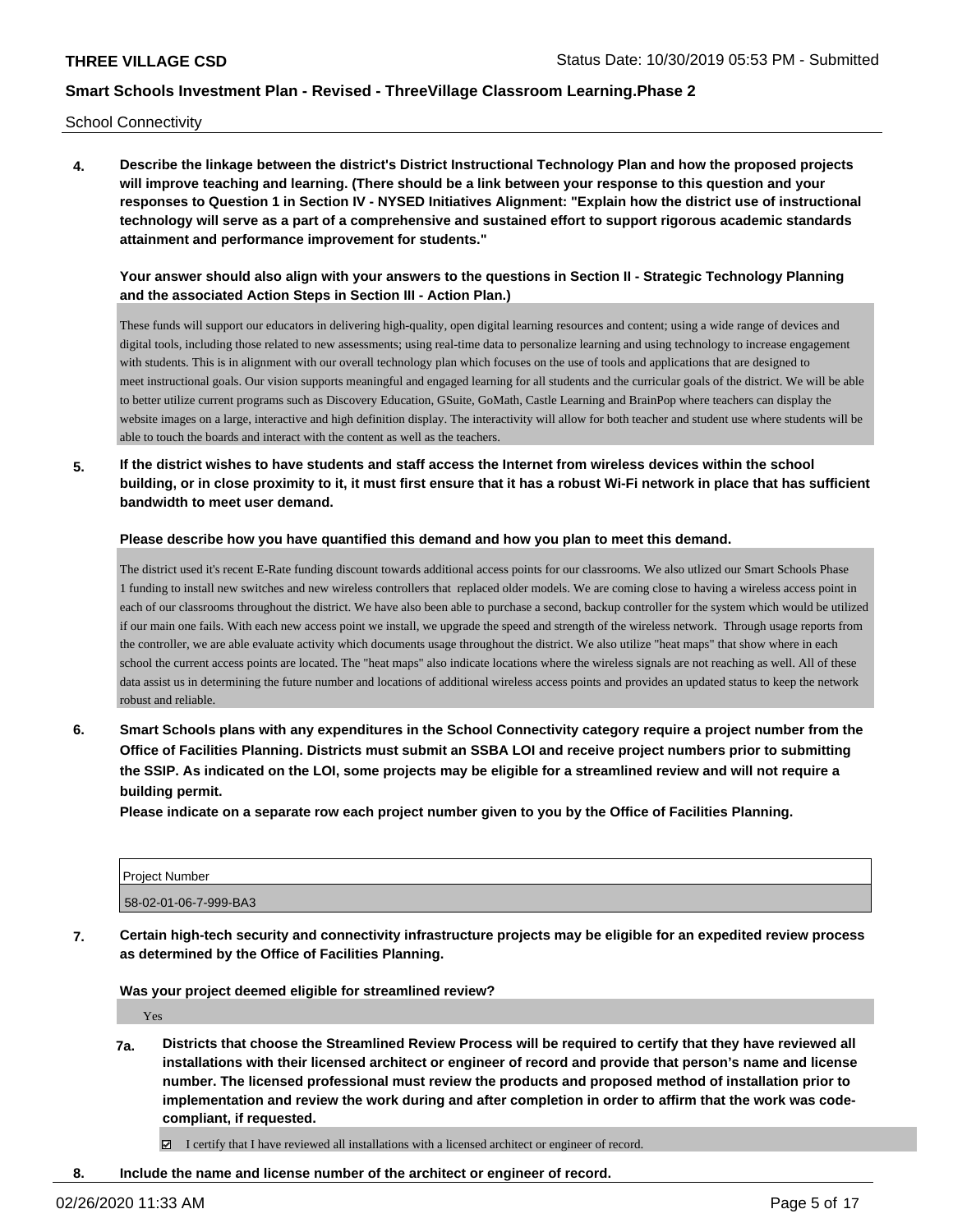School Connectivity

| Name          | License Number |
|---------------|----------------|
| John M Grillo | 27360          |

## **9. Public Expenditures – Loanable (Counts toward the nonpublic loan calculation)**

| Select the allowable expenditure type.<br>Repeat to add another item under each type. | <b>PUBLIC</b> Items to be<br>Purchased | Quantity         | <b>Cost Per Item</b> | <b>Total Cost</b> |
|---------------------------------------------------------------------------------------|----------------------------------------|------------------|----------------------|-------------------|
| (No Response)                                                                         | (No Response)                          | (No<br>Response) | l (No<br>Response)   | 0.00              |
|                                                                                       |                                        | 0                | 0.00                 |                   |

# **10. Public Expenditures – Non-Loanable (Does not count toward nonpublic loan calculation)**

| Select the allowable expenditure<br>type.<br>Repeat to add another item under<br>each type. | <b>PUBLIC</b> Items to be purchased     | Quantity | Cost per Item | <b>Total Cost</b> |
|---------------------------------------------------------------------------------------------|-----------------------------------------|----------|---------------|-------------------|
| Connections/Components                                                                      | Installation of Interactive Flat Panels | 136      | 500.00        | 68,000.00         |
|                                                                                             |                                         | 136      | 500.00        | 68,000            |

## **11. Final 2014-15 BEDS Enrollment to calculate Nonpublic Sharing Requirement (no changes allowed.)**

|            | <b>Public Enrollment</b> | Nonpublic Enrollment | <b>Total Enrollment</b> | l Nonpublic Percentage |
|------------|--------------------------|----------------------|-------------------------|------------------------|
| Enrollment | 6.719                    | 576                  | 7.295.00                | 7.90                   |

## **12. Total Public Budget - Loanable (Counts toward the nonpublic loan calculation)**

|                                               | Public Allocations | <b>Estimated Nonpublic Loan</b><br>Amount | <b>Estimated Total Sub-Allocations</b> |
|-----------------------------------------------|--------------------|-------------------------------------------|----------------------------------------|
| Network/Access Costs                          | (No Response)      | 0.00                                      | 0.00                                   |
| School Internal Connections and<br>Components | (No Response)      | 0.00                                      | 0.00                                   |
| Other                                         | (No Response)      | 0.00                                      | 0.00                                   |
| Totals:                                       | 0.00               | 0                                         |                                        |

## **13. Total Public Budget – Non-Loanable (Does not count toward the nonpublic loan calculation)**

|                                            | Sub-<br><b>Allocation</b> |
|--------------------------------------------|---------------------------|
| Network/Access Costs                       | (No Response)             |
| <b>Outside Plant Costs</b>                 | (No Response)             |
| School Internal Connections and Components | 68,000.00                 |
| <b>Professional Services</b>               | (No Response)             |
| Testing                                    | (No Response)             |
| <b>Other Upfront Costs</b>                 | (No Response)             |
| <b>Other Costs</b>                         | (No Response)             |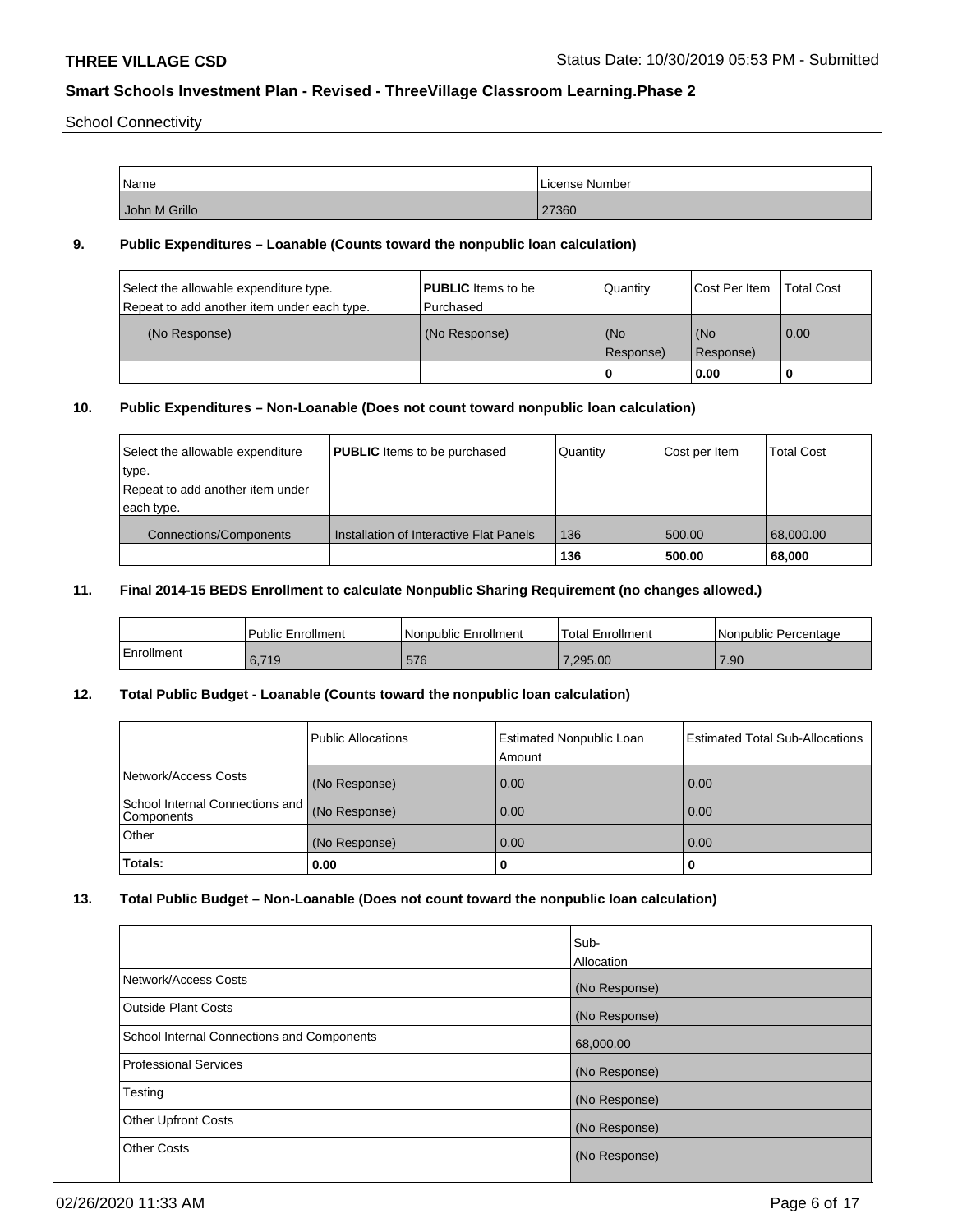School Connectivity

|         | Sub-       |
|---------|------------|
|         | Allocation |
| Totals: | 68,000.00  |

# **14. School Connectivity Totals**

|                          | Total Sub-Allocations |
|--------------------------|-----------------------|
| Total Loanable Items     | 0.00                  |
| Total Non-Ioanable Items | 68,000.00             |
| Totals:                  | 68,000                |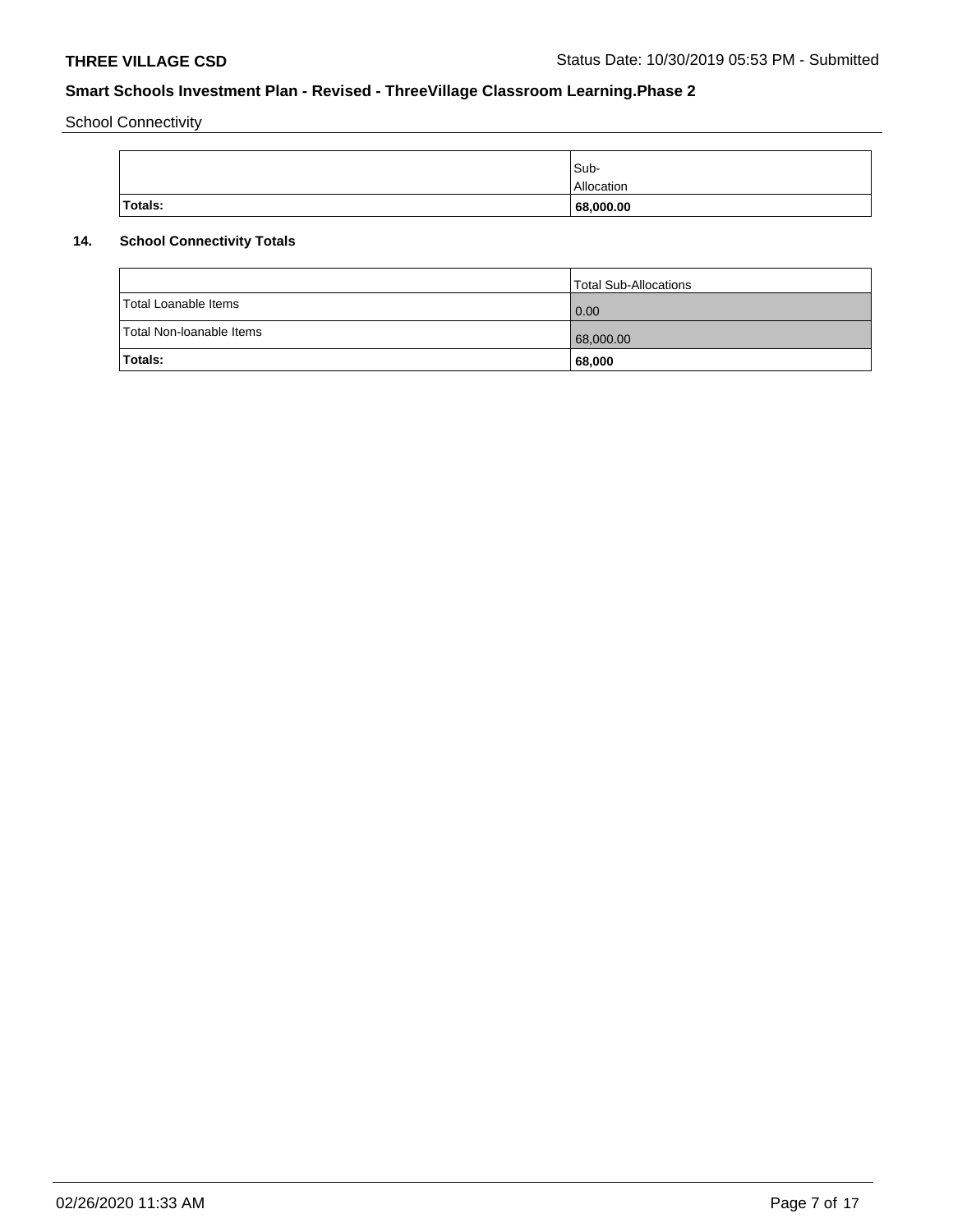Community Connectivity (Broadband and Wireless)

**1. Describe how you intend to use Smart Schools Bond Act funds for high-speed broadband and/or wireless connectivity projects in the community.**

(No Response)

**2. Please describe how the proposed project(s) will promote student achievement and increase student and/or staff access to the Internet in a manner that enhances student learning and/or instruction outside of the school day and/or school building.**

(No Response)

**3. Community connectivity projects must comply with all the necessary local building codes and regulations (building and related permits are not required prior to plan submission).**

 $\Box$  I certify that we will comply with all the necessary local building codes and regulations.

**4. Please describe the physical location of the proposed investment.**

(No Response)

**5. Please provide the initial list of partners participating in the Community Connectivity Broadband Project, along with their Federal Tax Identification (Employer Identification) number.**

| <b>Project Partners</b> | l Federal ID # |
|-------------------------|----------------|
| (No Response)           | (No Response)  |

**6. Please detail the type, quantity, per unit cost and total cost of the eligible items under each sub-category.**

| Select the allowable expenditure | Item to be purchased | Quantity      | Cost per Item | <b>Total Cost</b> |
|----------------------------------|----------------------|---------------|---------------|-------------------|
| type.                            |                      |               |               |                   |
| Repeat to add another item under |                      |               |               |                   |
| each type.                       |                      |               |               |                   |
| (No Response)                    | (No Response)        | (No Response) | (No Response) | 0.00              |
|                                  |                      | o             | 0.00          |                   |

**7. If you are submitting an allocation for Community Connectivity, complete this table.**

**Note that the calculated Total at the bottom of the table must equal the Total allocation for this category that you entered in the SSIP Overview overall budget.**

|                                    | Sub-Allocation |
|------------------------------------|----------------|
| Network/Access Costs               | (No Response)  |
| Outside Plant Costs                | (No Response)  |
| <b>Tower Costs</b>                 | (No Response)  |
| <b>Customer Premises Equipment</b> | (No Response)  |
| <b>Professional Services</b>       | (No Response)  |
| Testing                            | (No Response)  |
| <b>Other Upfront Costs</b>         | (No Response)  |
| <b>Other Costs</b>                 | (No Response)  |
| Totals:                            | 0.00           |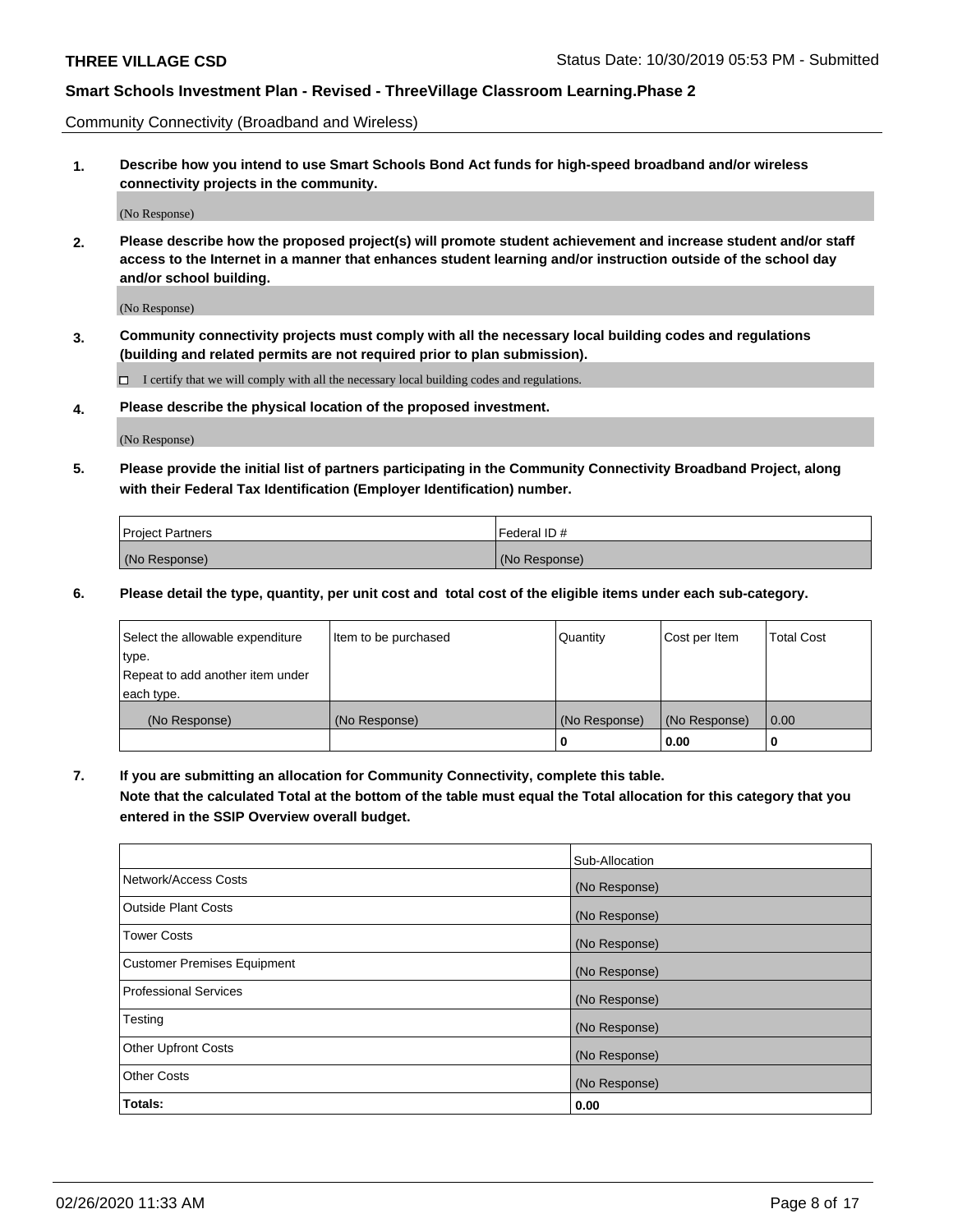### Classroom Learning Technology

**1. In order for students and faculty to receive the maximum benefit from the technology made available under the Smart Schools Bond Act, their school buildings must possess sufficient connectivity infrastructure to ensure that devices can be used during the school day. Smart Schools Investment Plans must demonstrate that sufficient infrastructure that meets the Federal Communications Commission's 100 Mbps per 1,000 students standard currently exists in the buildings where new devices will be deployed, or is a planned use of a portion of Smart Schools Bond Act funds, or is under development through another funding source. Smart Schools Bond Act funds used for technology infrastructure or classroom technology investments must increase the number of school buildings that meet or exceed the minimum speed standard of 100 Mbps per 1,000 students and staff within 12 months. This standard may be met on either a contracted 24/7 firm service or a "burstable" capability. If the standard is met under the burstable criteria, it must be:**

**1. Specifically codified in a service contract with a provider, and**

**2. Guaranteed to be available to all students and devices as needed, particularly during periods of high demand, such as computer-based testing (CBT) periods.**

**Please describe how your district already meets or is planning to meet this standard within 12 months of plan submission.**

The District has installed a 1 GB connection which exceeds the minimum standard required above.

- **1a. If a district believes that it will be impossible to meet this standard within 12 months, it may apply for a waiver of this requirement, as described on the Smart Schools website. The waiver must be filed and approved by SED prior to submitting this survey.**
	- By checking this box, you are certifying that the school district has an approved waiver of this requirement on file with the New York State Education Department.
- **2. Connectivity Speed Calculator (Required). If the district currently meets the required speed, enter "Currently Met" in the last box: Expected Date When Required Speed Will be Met.**

|                         | l Number of     | Required Speed | Current Speed in | Expected Speed | <b>Expected Date</b>                    |
|-------------------------|-----------------|----------------|------------------|----------------|-----------------------------------------|
|                         | <b>Students</b> | lin Mbps       | <b>Mbps</b>      | to be Attained | When Required                           |
|                         |                 |                |                  |                | l Within 12 Months ISpeed Will be Met l |
| <b>Calculated Speed</b> | 6.466           | 646.60         | 1000             | 1000           | currently met                           |

**3. If the district wishes to have students and staff access the Internet from wireless devices within the school building, or in close proximity to it, it must first ensure that it has a robust Wi-Fi network in place that has sufficient bandwidth to meet user demand.**

**Please describe how you have quantified this demand and how you plan to meet this demand.**

The district used it's recent E-Rate funding discount towards additional access points for our classrooms. We also utlized our Smart Schools Phase 1 funding to install new switches and new wireless controllers that replaced older models. We are coming close to having a wireless access point in each of our classrooms throughout the district. We have also been able to purchase a second, backup controller for the system which would be utilized if our main one fails. With each new access point we install, we upgrade the speed and strength of the wireless network. Through usage reports from the controller, we are able evaluate activity which documents usage throughout the district. We also utilize "heat maps" that show where in each school the current access points are located. The "heat maps" also indicate locations where the wireless signals are not reaching as well. All of these data assist us in determining the future number and locations of additional wireless access points and provides an updated status to keep the network robust and reliable.

# **4. All New York State public school districts are required to complete and submit an Instructional Technology Plan survey to the New York State Education Department in compliance with Section 753 of the Education Law and per Part 100.12 of the Commissioner's Regulations.**

**Districts that include educational technology purchases as part of their Smart Schools Investment Plan must have a submitted and approved Instructional Technology Plan survey on file with the New York State Education Department.**

By checking this box, you are certifying that the school district has an approved Instructional Technology Plan survey on file with the New York State Education Department.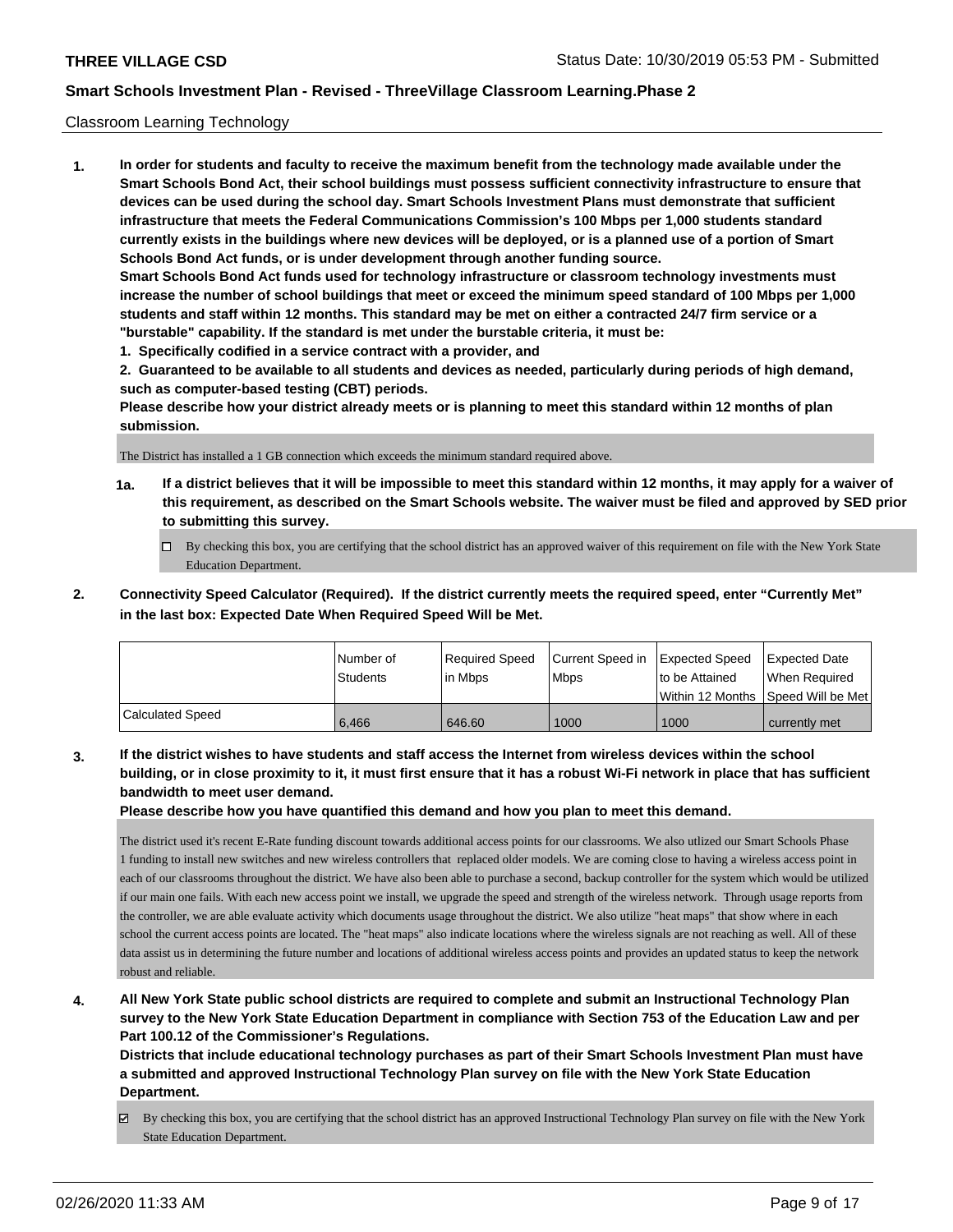### Classroom Learning Technology

**5. Describe the devices you intend to purchase and their compatibility with existing or planned platforms or systems. Specifically address the adequacy of each facility's electrical, HVAC and other infrastructure necessary to install and support the operation of the planned technology.**

We plan on purchasing Chromebook wireless devices for our students. We already have carts in classrooms, however, now we would like to begin to distribute devices to students in grades 7, 8 and 9 on a one to one basis. Students would be issued a Chromebook in school and take it home to continue their school work. The district's current technology staff will support the devices when necessary. We do not expect any impact on the district's electrical or HVAC systems, other than charging stations that we will add in our library and cafeterias. The district has also recently installed emergency generators in each of its school buildings to help support critical electrical systems when power is interrupted. We would like to replace 10 year old ceiling projectors in classrooms with newer, brighter and interactive panels. The electricity is already available in classroom ceilings for new interactive panels and in fact, should draw less power than the existing bulb-based units. The building systems are capable of supporting the new interactive boards.

- **6. Describe how the proposed technology purchases will:**
	- **> enhance differentiated instruction;**
	- **> expand student learning inside and outside the classroom;**
	- **> benefit students with disabilities and English language learners; and**
	- **> contribute to the reduction of other learning gaps that have been identified within the district.**

**The expectation is that districts will place a priority on addressing the needs of students who struggle to succeed in a rigorous curriculum. Responses in this section should specifically address this concern and align with the district's Instructional Technology Plan (in particular Question 2 of E. Curriculum and Instruction: "Does the district's instructional technology plan address the needs of students with disabilities to ensure equitable access to instruction, materials and assessments?" and Question 3 of the same section: "Does the district's instructional technology plan address the provision of assistive technology specifically for students with disabilities to ensure access to and participation in the general curriculum?")**

**In addition, describe how the district ensures equitable access to instruction, materials and assessments and participation in the general curriculum for both SWD and English Language Learners/Multilingual Learners (ELL/MLL) students.**

Providing students in grades 7, 8 and 9 with a mobile device to take home will inherently expand their learning inside and outside the classroom. Software programs in use already in the district, such as iReady Math, Castle Learning, GoMath, Google Classroom and Discovery Education contain individual student accounts and allow for differentiated instruction by the teacher who can assign work and activities to individuals, rather than to the whole class. These software programs are web-based and allow students access both inside and outside the classroom or school walls. Both ELL students and students with disabilities will also receive a mobile device to use in class and at home. Specialized language programs such as Rosetta Stone have been purchased to assist students in learning a new language.

The deployment of cart based Chromebooks into the special education and ELL populations has been a remarkable success. We continue to encourage using mainstream instructional technology tools for assistive technology purposes (e.g., Google Apps for Education, Discovery Education); using integrated word processing assistive technology features (e.g., autosummarize, thesaurus, speech-to-text, text-to-speech, graphic organizers) to improve student writing; and employing AIM Navigator, a free, web-based interactive tool, to facilitate the process of decision-making around the accessible instructional materials for an individual student. In an effort to close the gap, the Special Education Dept works in collaboration with the Instructional Technology Dept to provide students with special needs the assistive technology necessary to remain competitive with their general education peers. The Instructional Technology Teacher Leader works with special education staff to provide access to mainstream course materials and assignments via MOODLE, a free, open-source, course management system and via the Google Classroom. Three Village special educators strive to evaluate their students' assistive technology needs by first considering the district's instructional technology resources. Special education case managers and service providers become informed AT providers and incorporate standard instructional technology used by the mainstream population into their instruction. A careful and purposeful evaluation of resources is made by these professionals to ensure that all IDEA regulations are met and that any materials meet the NIMAS standard for accessible materials which include files to produce braille, large-print, audio, or digital text for blind or other persons with print disabilities. In addition, the IEP team determines which specific tools students will require to accomplish their IEP goals and objectives, individualizing and differentiating for each student.

In the area of ELL, students utilize language translators, text to speech and other features of the Chromebook to record speaking and playback to hear themselves. Devices allow students to organize their thoughts in any language, as well as research using the internet. ELL students can take pictures of items and get translated responses. Teachers and students can leave voice notes rather than typing words when researching or reading materials for class. Google Forms can be used to gather learner preferences and solicit student responses to teachers. Teachers also have the ability to leave both written and audio feedback for students using this platform. Rosetta Stone, a language learning program will also be utilized by ELL students to assist them in their acquisition of the English language.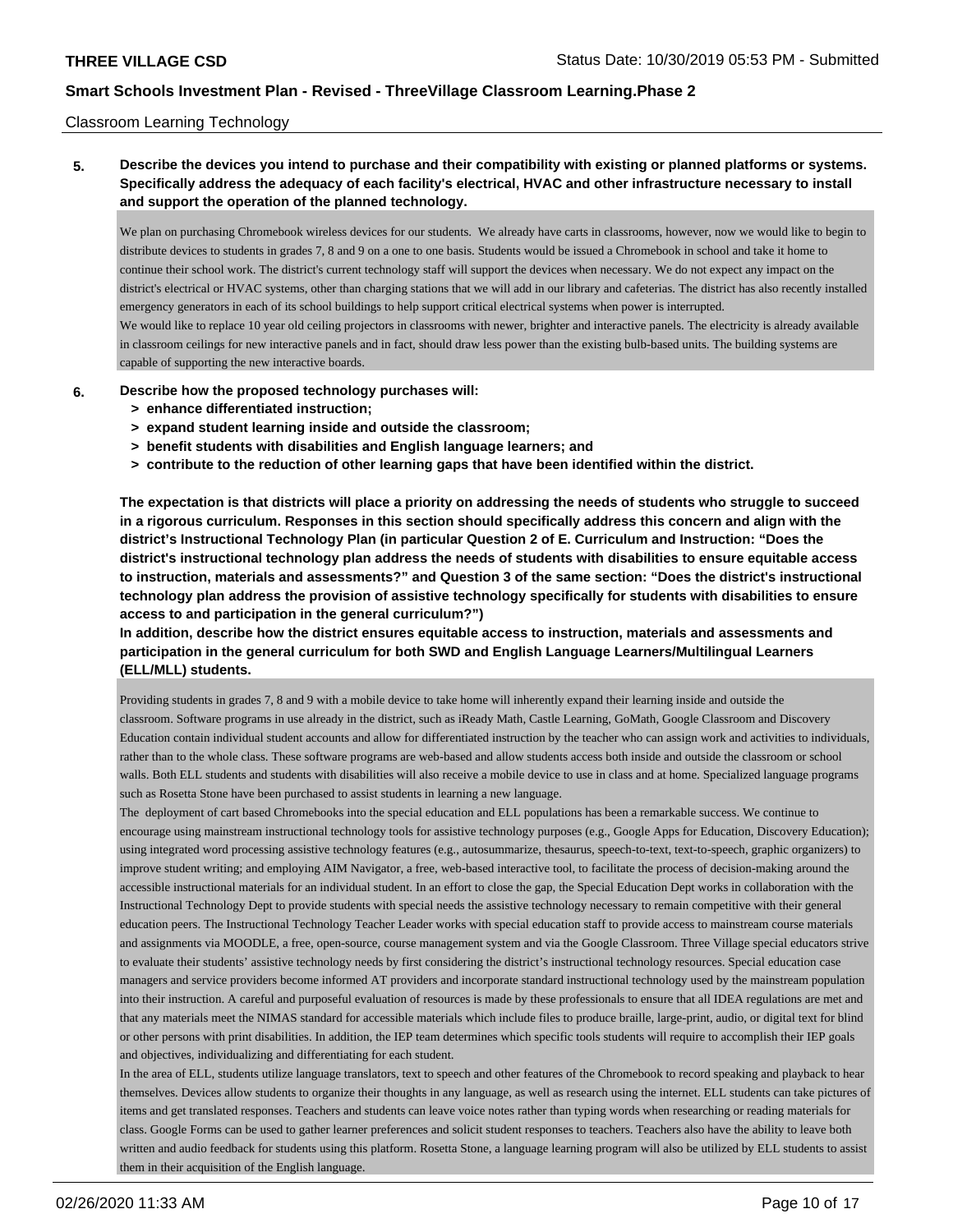### Classroom Learning Technology

# **7. Where appropriate, describe how the proposed technology purchases will enhance ongoing communication with parents and other stakeholders and help the district facilitate technology-based regional partnerships, including distance learning and other efforts.**

Enhancing parent and community stakeholder communication is one of the main goals of the Three Village Central School District's Technology Plan. This commitment includes informational parent night meetings and hands-on workshops for technology based tools and programs. Programs such as the Infinite Campus Parent Portal, Moodle and Google Classroom all provide important information regarding student progress, classroom activities and assignments to parents on an ongoing basis. Our district has had an open gradebook for the past 10 years where parents and students can view ongoing grades in homework, quizzes, tests and projects. The portal also displays attendance, health, major assessment scores, benchmarking scores, health and emergency contact information to parents.

 The built-in features of the Chromebook allow for remote "face to face" video conferencing so that students and teachers are able to experience distance and remote learning and communication sessions. In addition, classroom management tools such as Moodle and Google Classroom provide for real-time, electronic assignment submission which enhances ongoing communication between the teacher and the students.

## **8. Describe the district's plan to provide professional development to ensure that administrators, teachers and staff can employ the technology purchased to enhance instruction successfully.**

**Note: This response should be aligned and expanded upon in accordance with your district's response to Question 1 of F. Professional Development of your Instructional Technology Plan: "Please provide a summary of professional development offered to teachers and staff, for the time period covered by this plan, to support technology to enhance teaching and learning. Please include topics, audience and method of delivery within your summary."**

Our school district supports the professional development of teachers and administrators in many ways. Locally, we employ 3 full-time teachers on special assignment to regularly provide training, assistance and co-teaching opportunities with all of our staff. Additionally, workshops regularly run before and after school, as well as online. Superintendent's Conference Days focus on specific areas of technology such as "Teaching with Chromebooks", "Using Google Classroom", "Virtual Reality Field Trips", "3D Printing", "EdPuzzle" and more. Staff are supported with District funding to attend various conferences both locally and nationally. Our District is also a participating member of the Eastern Suffolk BOCES Model Schools Program, MESTRACT (Mid East Suffolk Teacher Center), NYSCATE (New York State Computers and Technology in Education) and ASSET (Association of Suffolk County Supervisors of Educational Technology) which offer a multitude of workshops to teachers and administrators throughout the entire school year and summer. Our district also has a partnership with SUNY Stony Brook where members of their faculty meet with members of Three Village faculty to talk about subject specific academic programs and opportunities for students and staff. In addition to all of those opportunities, the District is currently pursuing additional online resources for teachers and administrators so that they can find information and get assistance 24/7 and from both school and home. Those online resources (both free and paid) include certificate programs from Discovery Education, Google Certified Educators, Microsoft Education, Castle Learning, Code.org and BrainPop. Our IT lead teachers also record "How To" videos for teachers to watch when it is most convenient and timely for them.

**9. Districts must contact one of the SUNY/CUNY teacher preparation programs listed on the document on the left side of the page that supplies the largest number of the district's new teachers to request advice on innovative uses and best practices at the intersection of pedagogy and educational technology.**

 $\boxtimes$  By checking this box, you certify that you have contacted the SUNY/CUNY teacher preparation program that supplies the largest number of your new teachers to request advice on these issues.

#### **9a. Please enter the name of the SUNY or CUNY Institution that you contacted.**

SUNY Stony Brook

#### **9b. Enter the primary Institution phone number.**

(631) 632-6265

**9c. Enter the name of the contact person with whom you consulted and/or will be collaborating with on innovative uses of technology and best practices.**

Dorit Kaufman and Ken Lindblom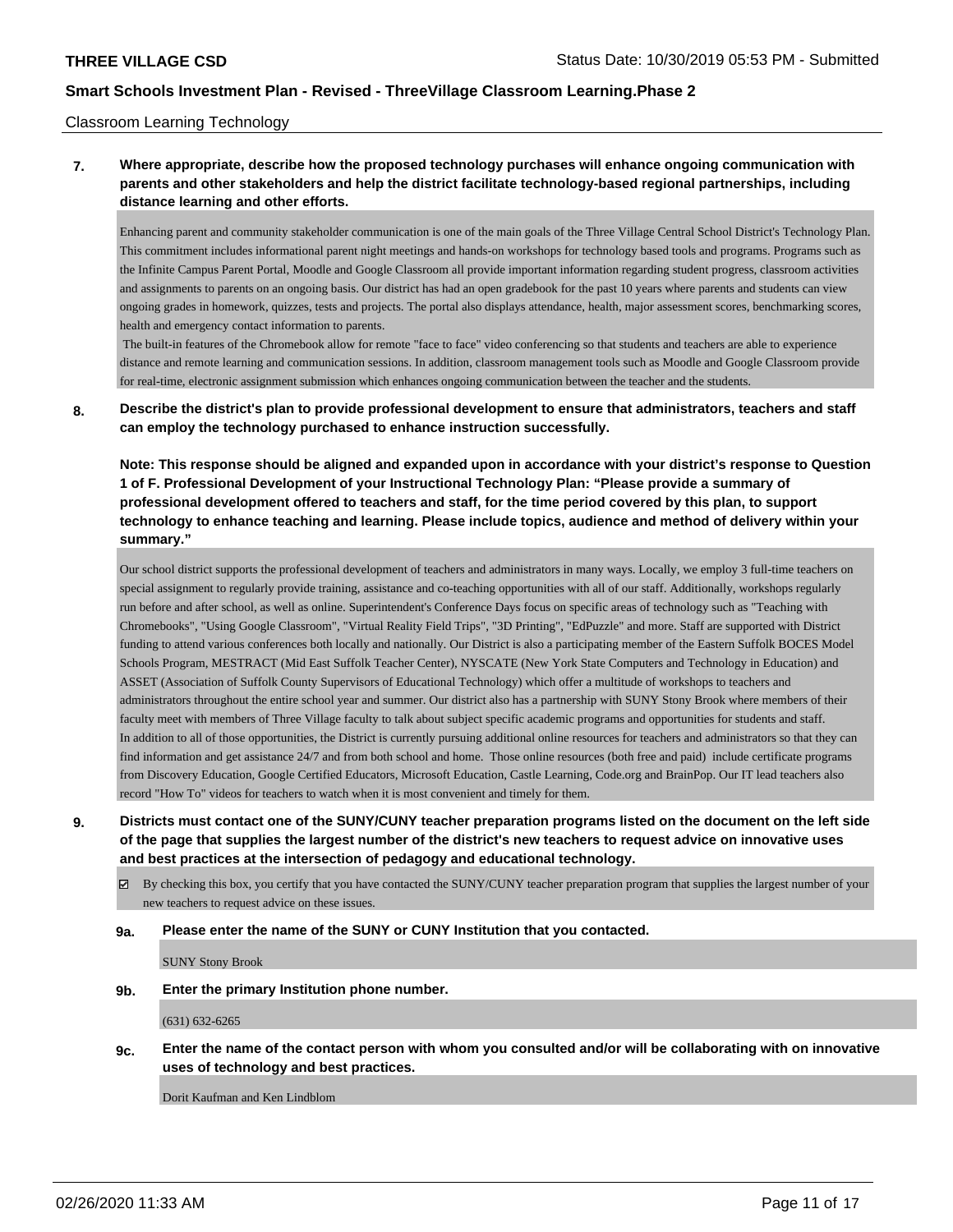### Classroom Learning Technology

**10. To ensure the sustainability of technology purchases made with Smart Schools funds, districts must demonstrate a long-term plan to maintain and replace technology purchases supported by Smart Schools Bond Act funds. This sustainability plan shall demonstrate a district's capacity to support recurring costs of use that are ineligible for Smart Schools Bond Act funding such as device maintenance, technical support, Internet and wireless fees, maintenance of hotspots, staff professional development, building maintenance and the replacement of incidental items. Further, such a sustainability plan shall include a long-term plan for the replacement of purchased devices and equipment at the end of their useful life with other funding sources.**

 $\boxtimes$  By checking this box, you certify that the district has a sustainability plan as described above.

**11. Districts must ensure that devices purchased with Smart Schools Bond funds will be distributed, prepared for use, maintained and supported appropriately. Districts must maintain detailed device inventories in accordance with generally accepted accounting principles.**

By checking this box, you certify that the district has a distribution and inventory management plan and system in place.

**12. Please detail the type, quantity, per unit cost and total cost of the eligible items under each sub-category.**

| Select the allowable expenditure | Item to be Purchased                | Quantity | Cost per Item | <b>Total Cost</b> |
|----------------------------------|-------------------------------------|----------|---------------|-------------------|
| type.                            |                                     |          |               |                   |
| Repeat to add another item under |                                     |          |               |                   |
| each type.                       |                                     |          |               |                   |
| <b>Laptop Computers</b>          | <b>Acer Touch Rugged Chromebook</b> | 1,517    | 350.00        | 530,950.00        |
| Interactive Whiteboards          | BenQ Interactive Flat Panel         | 136      | 3.075.00      | 418,200.00        |
|                                  |                                     | 1,653    | 3,425.00      | 949,150           |

#### **13. Final 2014-15 BEDS Enrollment to calculate Nonpublic Sharing Requirement (no changes allowed.)**

|            | l Public Enrollment | Nonpublic Enrollment | <b>Total Enrollment</b> | Nonpublic<br>Percentage |
|------------|---------------------|----------------------|-------------------------|-------------------------|
| Enrollment | 6.719               | 576                  | 7,295.00                | 7.90                    |

### **14. If you are submitting an allocation for Classroom Learning Technology complete this table.**

|                          | Public School Sub-Allocation | <b>Estimated Nonpublic Loan</b><br>Amount<br>(Based on Percentage Above) | <b>Estimated Total Public and</b><br>Nonpublic Sub-Allocation |
|--------------------------|------------------------------|--------------------------------------------------------------------------|---------------------------------------------------------------|
| Interactive Whiteboards  | 418,200.00                   | 32,348.71                                                                | 450,548.71                                                    |
| <b>Computer Servers</b>  | 0.00                         | 0.00                                                                     | 0.00                                                          |
| <b>Desktop Computers</b> | 0.00                         | 0.00                                                                     | 0.00                                                          |
| <b>Laptop Computers</b>  | 530,950.00                   | 41,070.17                                                                | 572,020.17                                                    |
| <b>Tablet Computers</b>  | (No Response)                | 0.00                                                                     | 0.00                                                          |
| <b>Other Costs</b>       | (No Response)                | 0.00                                                                     | 0.00                                                          |
| Totals:                  | 949,150.00                   | 73,419                                                                   | 1.022,569                                                     |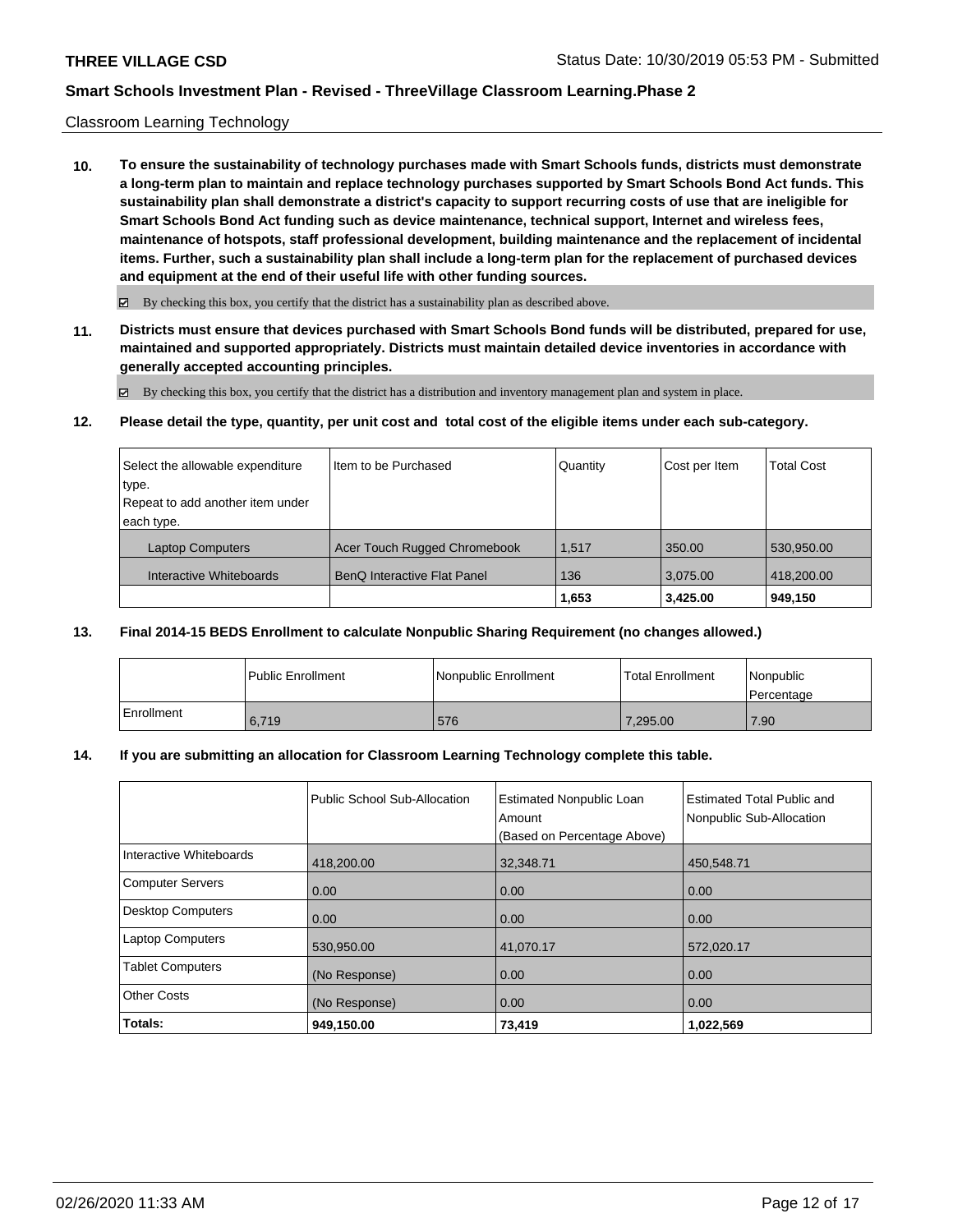### Pre-Kindergarten Classrooms

**1. Provide information regarding how and where the district is currently serving pre-kindergarten students and justify the need for additional space with enrollment projections over 3 years.**

(No Response)

- **2. Describe the district's plan to construct, enhance or modernize education facilities to accommodate prekindergarten programs. Such plans must include:**
	- **Specific descriptions of what the district intends to do to each space;**
	- **An affirmation that new pre-kindergarten classrooms will contain a minimum of 900 square feet per classroom;**
	- **The number of classrooms involved;**
	- **The approximate construction costs per classroom; and**
	- **Confirmation that the space is district-owned or has a long-term lease that exceeds the probable useful life of the improvements.**

(No Response)

**3. Smart Schools Bond Act funds may only be used for capital construction costs. Describe the type and amount of additional funds that will be required to support ineligible ongoing costs (e.g. instruction, supplies) associated with any additional pre-kindergarten classrooms that the district plans to add.**

(No Response)

**4. All plans and specifications for the erection, repair, enlargement or remodeling of school buildings in any public school district in the State must be reviewed and approved by the Commissioner. Districts that plan capital projects using their Smart Schools Bond Act funds will undergo a Preliminary Review Process by the Office of Facilities Planning.**

**Please indicate on a separate row each project number given to you by the Office of Facilities Planning.**

| Project Number |  |
|----------------|--|
| (No Response)  |  |
|                |  |

**5. Please detail the type, quantity, per unit cost and total cost of the eligible items under each sub-category.**

| Select the allowable expenditure | Item to be purchased | Quantity      | Cost per Item | <b>Total Cost</b> |
|----------------------------------|----------------------|---------------|---------------|-------------------|
| type.                            |                      |               |               |                   |
| Repeat to add another item under |                      |               |               |                   |
| each type.                       |                      |               |               |                   |
| (No Response)                    | (No Response)        | (No Response) | (No Response) | 0.00              |
|                                  |                      | U             | 0.00          |                   |

**6. If you have made an allocation for Pre-Kindergarten Classrooms, complete this table. Note that the calculated Total at the bottom of the table must equal the Total allocation for this category that you entered in the SSIP Overview overall budget.**

|                                          | Sub-Allocation |
|------------------------------------------|----------------|
| Construct Pre-K Classrooms               | (No Response)  |
| Enhance/Modernize Educational Facilities | (No Response)  |
| <b>Other Costs</b>                       | (No Response)  |
| Totals:                                  | 0.00           |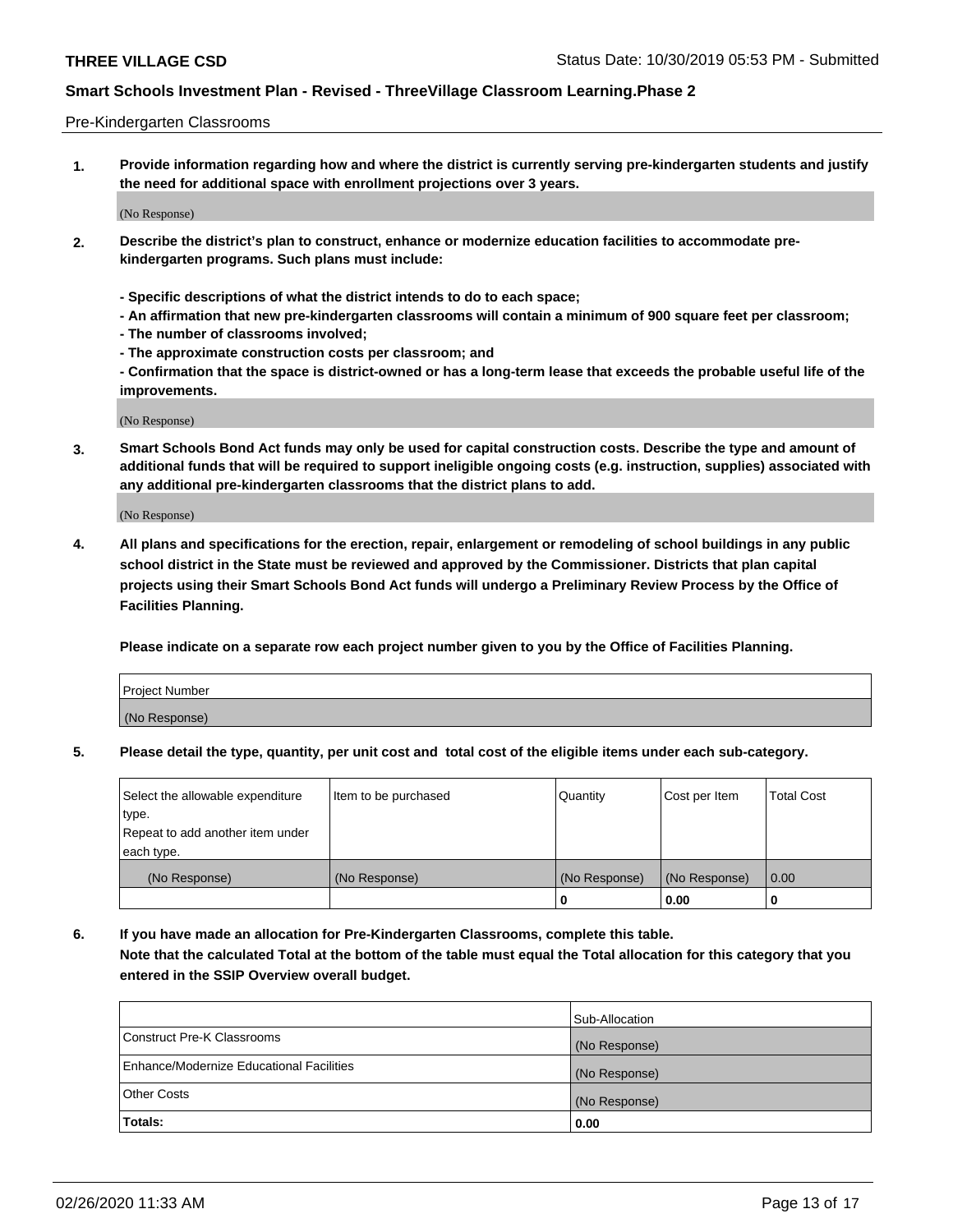Replace Transportable Classrooms

**1. Describe the district's plan to construct, enhance or modernize education facilities to provide high-quality instructional space by replacing transportable classrooms.**

(No Response)

**2. All plans and specifications for the erection, repair, enlargement or remodeling of school buildings in any public school district in the State must be reviewed and approved by the Commissioner. Districts that plan capital projects using their Smart Schools Bond Act funds will undergo a Preliminary Review Process by the Office of Facilities Planning.**

**Please indicate on a separate row each project number given to you by the Office of Facilities Planning.**

| Project Number |  |
|----------------|--|
|                |  |
| (No Response)  |  |

**3. For large projects that seek to blend Smart Schools Bond Act dollars with other funds, please note that Smart Schools Bond Act funds can be allocated on a pro rata basis depending on the number of new classrooms built that directly replace transportable classroom units.**

**If a district seeks to blend Smart Schools Bond Act dollars with other funds describe below what other funds are being used and what portion of the money will be Smart Schools Bond Act funds.**

(No Response)

**4. Please detail the type, quantity, per unit cost and total cost of the eligible items under each sub-category.**

| Select the allowable expenditure           | Item to be purchased | Quantity      | Cost per Item | <b>Total Cost</b> |
|--------------------------------------------|----------------------|---------------|---------------|-------------------|
| ∣type.<br>Repeat to add another item under |                      |               |               |                   |
| each type.                                 |                      |               |               |                   |
| (No Response)                              | (No Response)        | (No Response) | (No Response) | 0.00              |
|                                            |                      | 0             | 0.00          |                   |

**5. If you have made an allocation for Replace Transportable Classrooms, complete this table. Note that the calculated Total at the bottom of the table must equal the Total allocation for this category that you entered in the SSIP Overview overall budget.**

|                                                | Sub-Allocation |
|------------------------------------------------|----------------|
| Construct New Instructional Space              | (No Response)  |
| Enhance/Modernize Existing Instructional Space | (No Response)  |
| Other Costs                                    | (No Response)  |
| Totals:                                        | 0.00           |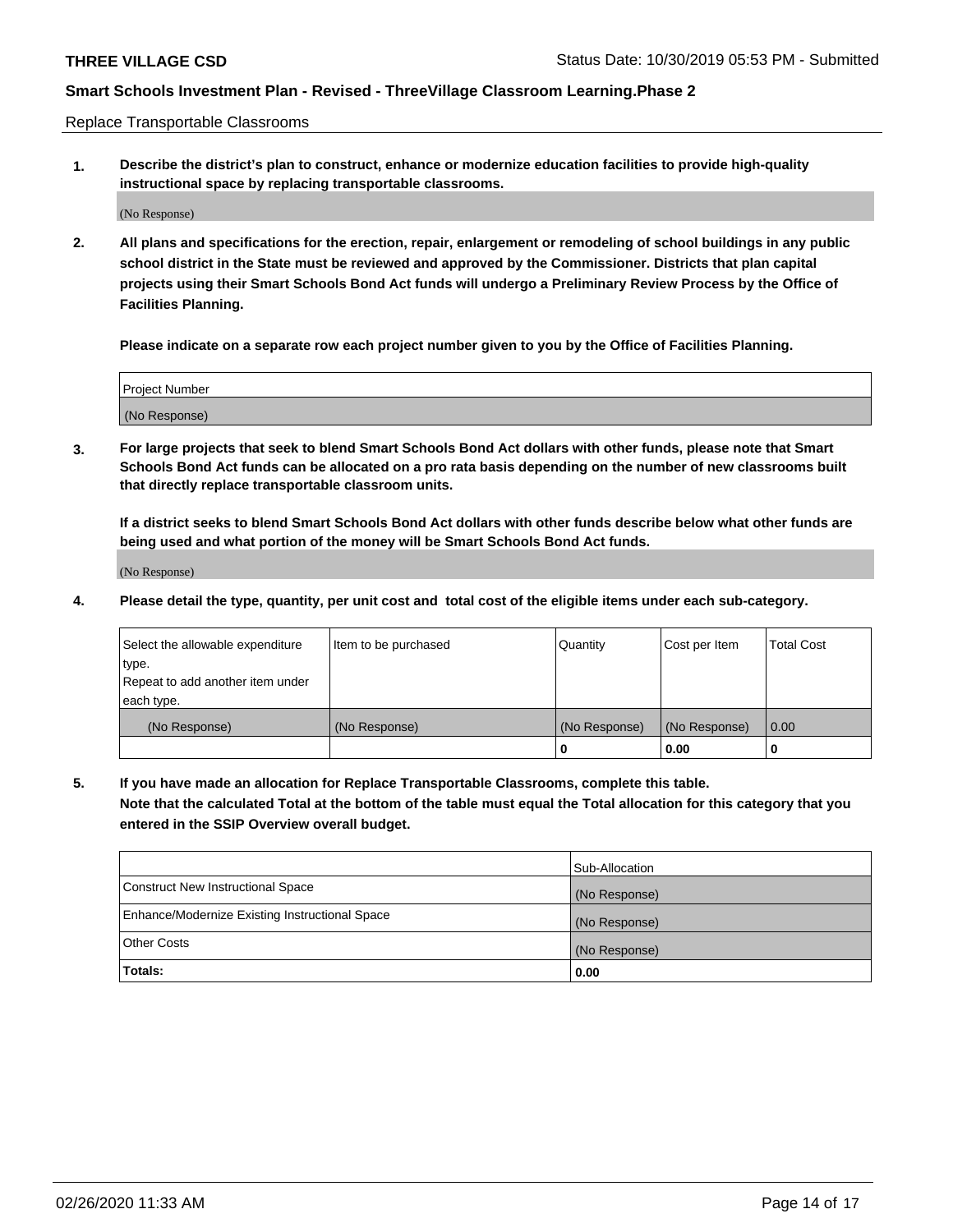High-Tech Security Features

**1. Describe how you intend to use Smart Schools Bond Act funds to install high-tech security features in school buildings and on school campuses.**

(No Response)

**2. All plans and specifications for the erection, repair, enlargement or remodeling of school buildings in any public school district in the State must be reviewed and approved by the Commissioner. Smart Schools plans with any expenditures in the High-Tech Security category require a project number from the Office of Facilities Planning. Districts must submit an SSBA LOI and receive project numbers prior to submitting the SSIP. As indicated on the LOI, some projects may be eligible for a streamlined review and will not require a building permit. Please indicate on a separate row each project number given to you by the Office of Facilities Planning.**

| <b>Project Number</b> |  |
|-----------------------|--|
| (No Response)         |  |

- **3. Was your project deemed eligible for streamlined Review?**
	- Yes
	- $\hfill \Box$  No
- **4. Include the name and license number of the architect or engineer of record.**

| <b>Name</b>   | License Number |
|---------------|----------------|
| (No Response) | (No Response)  |

**5. Please detail the type, quantity, per unit cost and total cost of the eligible items under each sub-category.**

| Select the allowable expenditure | Item to be purchased | Quantity      | Cost per Item | <b>Total Cost</b> |
|----------------------------------|----------------------|---------------|---------------|-------------------|
| 'type.                           |                      |               |               |                   |
| Repeat to add another item under |                      |               |               |                   |
| each type.                       |                      |               |               |                   |
| (No Response)                    | (No Response)        | (No Response) | (No Response) | 0.00              |
|                                  |                      | U             | 0.00          |                   |

**6. If you have made an allocation for High-Tech Security Features, complete this table.**

**Enter each Sub-category Public Allocation based on the the expenditures listed in Table #5.**

|                                                      | Sub-Allocation |
|------------------------------------------------------|----------------|
| Capital-Intensive Security Project (Standard Review) | (No Response)  |
| <b>Electronic Security System</b>                    | (No Response)  |
| <b>Entry Control System</b>                          | (No Response)  |
| Approved Door Hardening Project                      | (No Response)  |
| <b>Other Costs</b>                                   | (No Response)  |
| Totals:                                              | 0.00           |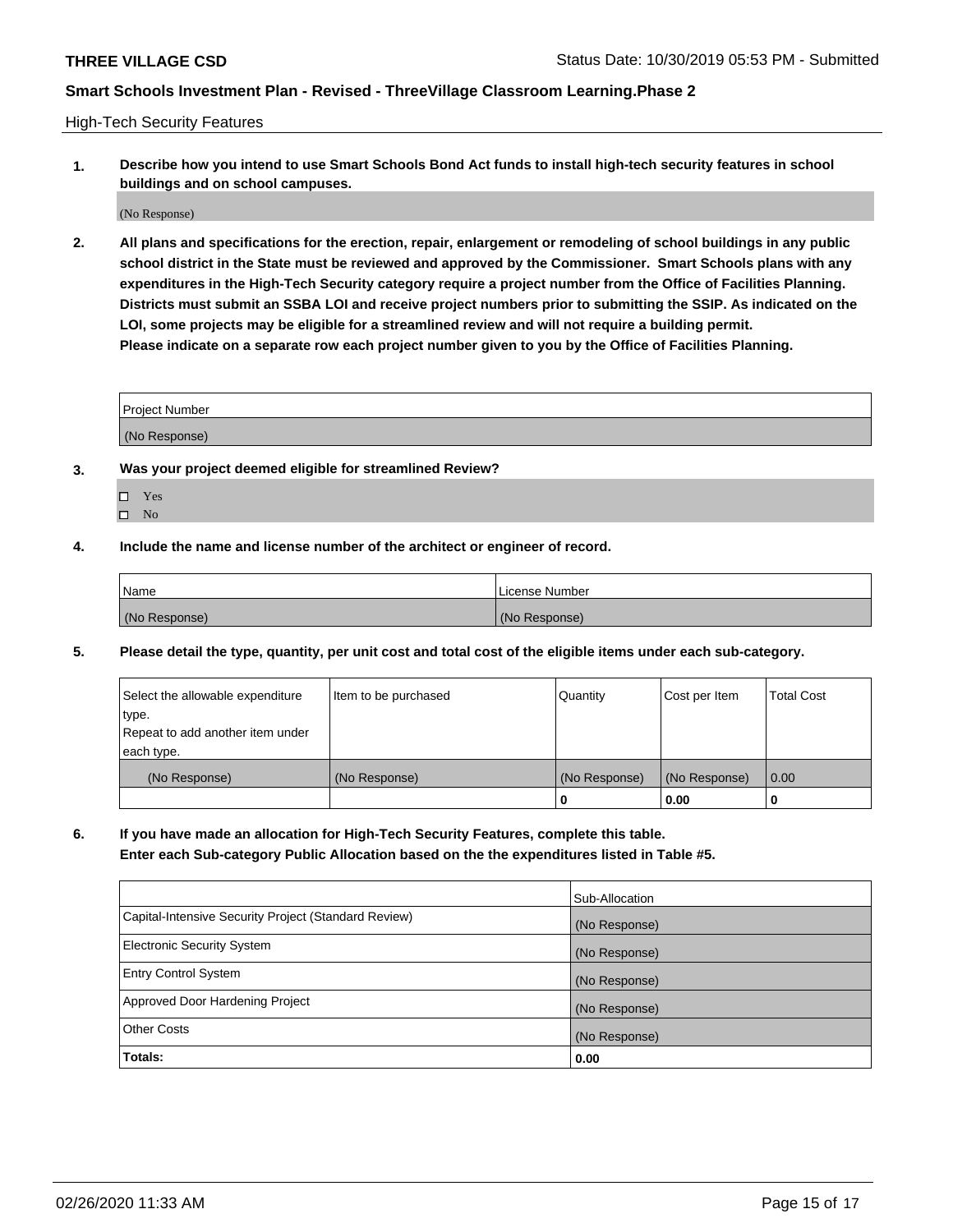Non-Public Schools

**1. Describe your plan to utilize SSBA funds to purchase devices and loan to the nonpublic schools within your district. Please specify what devices have been requested by the nonpublic schools. If the nonpublic schools have not finalized requests, the district should provide the date nonpublic schools will submit the request by.**

The District maintains regular contact with the nonpublic schools regarding technology and the Smart Schools Bond Act. The district is currently waiting on specific item requests from the non public schools as they were just alloted items two months ago through the Supplemental program. Private schools will have until March 1 of the school year in which the items are to be loaned to make their requests for that school year.

**2. A final Smart Schools Investment Plan cannot be approved until school authorities have adopted regulations specifying the date by which requests from nonpublic schools for the purchase and loan of Smart Schools Bond Act classroom technology must be received by the district.**

By checking this box, you certify that you have such a plan and associated regulations in place that have been made public.

**2a. Please enter the date each year nonpublic schools must request loanable items from the school district. This date cannot be earlier than June 1 of the previous school year.**

March 1

### **3. Final 2014-15 BEDS Enrollment to calculate Nonpublic Sharing Requirement (no changes allowed.)**

|            | Public Enrollment | Nonpublic Enrollment | 'Total Enrollment | Nonpublic Percentage |
|------------|-------------------|----------------------|-------------------|----------------------|
| Enrollment | 6.719             | 576                  | .295.00           | 7.90                 |

### **4. Nonpublic Loan Calculator**

|                                                          | Loanable<br>School | Loanable<br>Classroom | Additional<br>Nonpublic | i Estimated<br>Per Pupil | Previously<br>Approved | l Cumulative<br>Per Pupil | Final Per<br>Pupil Loan | l Final Total<br>l Loan |
|----------------------------------------------------------|--------------------|-----------------------|-------------------------|--------------------------|------------------------|---------------------------|-------------------------|-------------------------|
|                                                          | Connectivity       | Technology            | Loan                    | Amount -                 | Per Pupil              | l Loan                    | i Amount -              | l Amount -              |
|                                                          |                    |                       | (Optional)              | This Plan                | Amount(s)              | Amount                    | This Plan               | This Plan               |
| Required Nonpublic<br>Loan                               | 0.00               | 1,022,568.8<br>8      |                         | 141.26                   | 122.54                 | 250.00                    | 127.46                  | 73,418.88               |
| Final Adjusted Loan  <br>- (If additional loan<br>funds) | 0.00               | 1,022,568.8<br>8      | (No<br>Response)        | 141.26                   | 122.54                 | 250.00                    | 127.46                  | 73,418.88               |

#### **5. Nonpublic Share**

|                                          | Final Per Pupil Amount | Final Nonpublic Loan Amount |
|------------------------------------------|------------------------|-----------------------------|
| Pending and Previously<br>Approved Plans | 122.54                 | 70,581.12                   |
| This Plan                                | 127.46                 | 73,418.88                   |
| Total                                    | 250.00                 | 144,000.00                  |

## **6. Distribution of Nonpublic Loan Amount by School**

| Nonpublic School Name          | 2018-19 K-12 Enrollment | Special Ed School? If Yes, not eligible |
|--------------------------------|-------------------------|-----------------------------------------|
| LAUREL HILL SCHOOL (THE)       | 164                     | <b>No</b>                               |
| MONTESSORI SCHOOL AT OLD FIELD | 16                      | <b>No</b>                               |
| NORTH SHORE MONTESSORI SCHOOL  | $\overline{19}$         | <b>No</b>                               |
| STONY BROOK SCHOOL (THE)       | 402                     | <b>No</b>                               |

### **7. Please detail the type, quantity and per unit cost of the eligible items under each sub-category.**